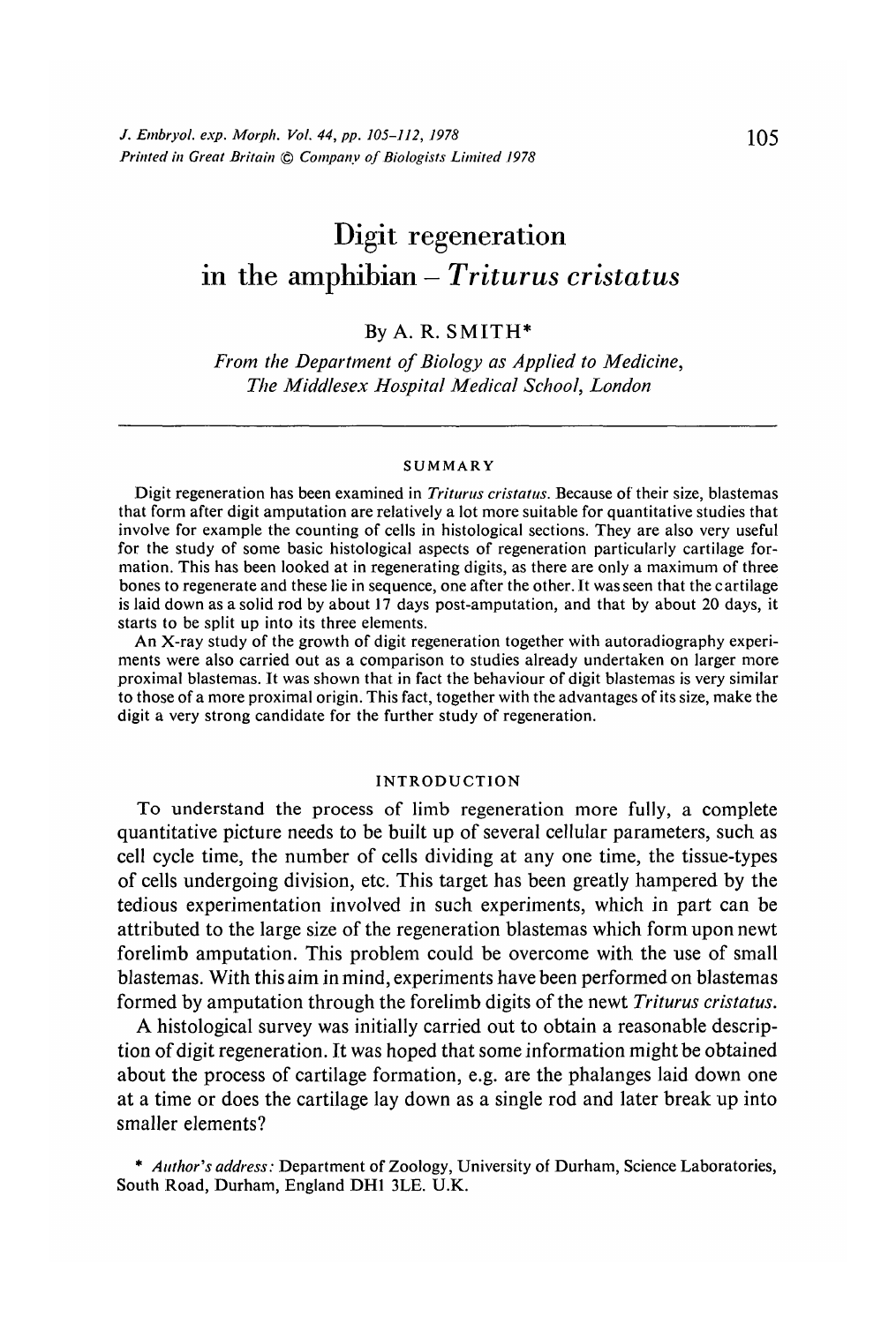# 106 **A. R. SMITH**

Concomitant with this study, other experiments looking at the rate of growth and the pattern of cell division were also carried out, in the hope that comparable results to those already published for larger blastemas might be obtained (see Smith, Lewis, Crawley & Wolpert, 1974; Smith & Crawley, 1977).

#### METHODS

### *Animal care*

Adult *Triturus cristatus* of a similar size were used throughout. They were kept in ordinary tap water in heated aquaria (25 °C), and fed twice weekly on minced beef-hearts. All amputations were performed under MS: 222 anaesthesia (1:2000). Digits of the two forelimbs were amputated through the joint of the metacarpal and the first phalanx. The longest digit of each limb was used, this being the second of the digits from the anterior (outside) of the hand. This digit contains three phalanges, whereas the other digits only have two.

#### *Blastemal growth*

The digits were left to regenerate normally. At various intervals throughout regeneration the animals were X-rayed and the blastemal length calculated. Details of the method are given in Smith, Lewis, Crawley & Wolpert (1974). Ten digits were measured for 50 days after amputation.

#### *Autoradiography*

Animals were injected intraperitoneally at various times after amputation, with 50  $\mu$ Ci tritiated thymidine dissolved in 0.05 ml sterile water. This was purchased from the Radiochemical Centre, Amersham. They were left for 2 h before being fixed for autoradiography and histology.

# *Histology*

Blastemas, plus a small piece of stump were cut off the hand after regeneration had proceeded for various periods up to 35 days. These were fixed in halfstrength Karnovsky cacodylate-buffered formalin/glutaraldehyde mixture overnight (see Karnovsky, 1965) at 4 °C. The tissue was dehydrated through a graded series of alcohols and embedded in Araldite. Pairs of slides of sections  $1 \mu$ m thick were cut at intervals passing longitudinally through the digits. One of the pair of slides was used for autoradiography, the other for histology. Details of the method are described in Smith & Crawley (1977). The slide for autoradiography was stained by the Feulgen method and the slide for histology was stained with  $1\%$  toluidine blue (in  $1\%$  borax).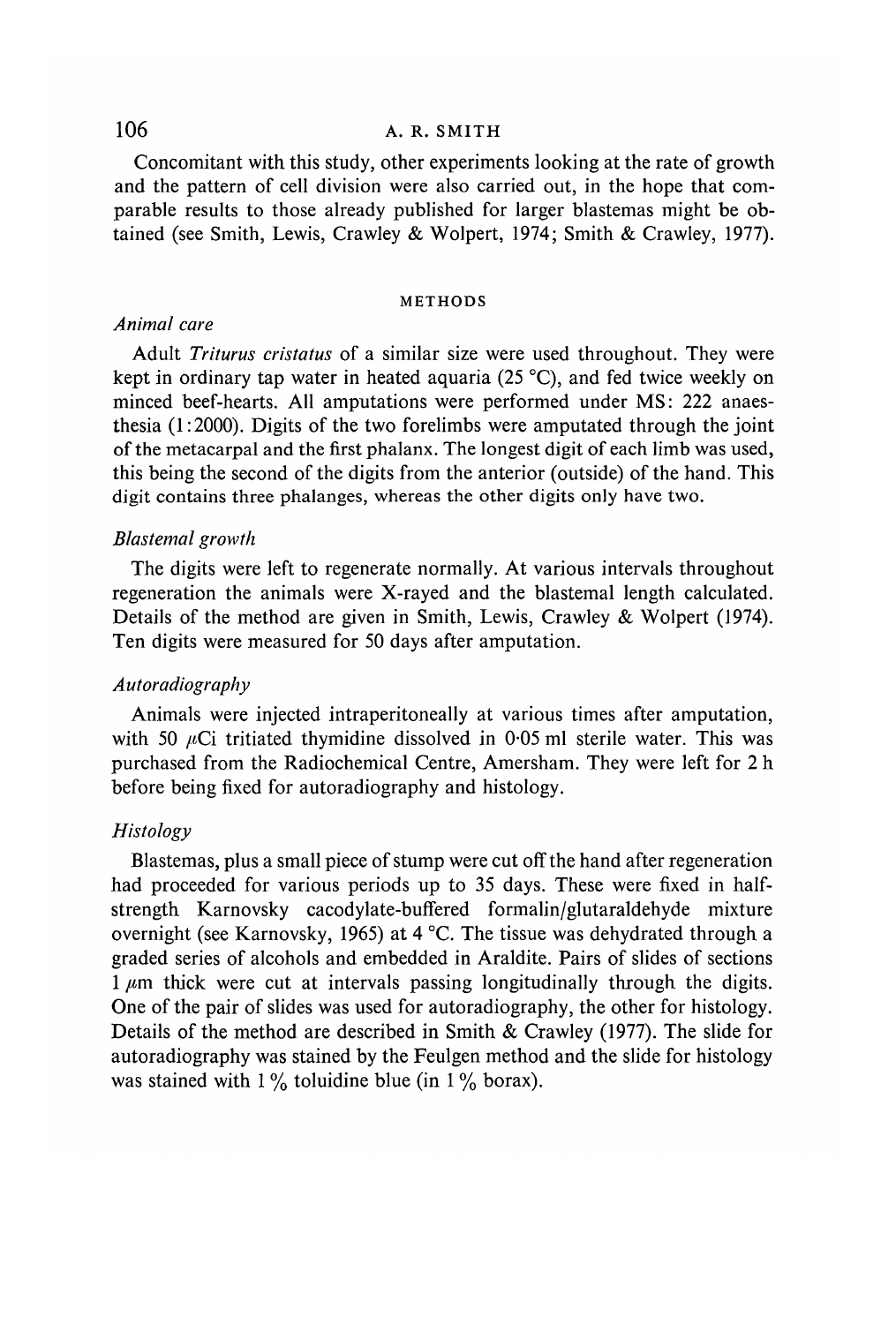#### RESULTS AND DISCUSSION

Because of the size problems in sectioning large blastemas from amputations made through the upper or lower arm, digit-amputation blastemas were examined to look more closely at the way in which the cartilage is laid down and then split to form recognizable elements. This is easier to study in digit-amputation blastemas because in the longest digit there are only three bones to be replaced and these lie in series one after the other, whereas blastemas from more proximal parts of the arm have the added complication of carpal separation. In the adult digit, muscle is only present in any great quantity up to the end of the metacarpal, though small interphalangeal muscles are present (Grim & Carlson, 1974). Tendons, however, run distally into the digit.

An amputation through the digits, at the metacarpal-first phalanx joint, leads to the formation of a blastema which does not pass through any recognizable stages, based on external criteria (whereas blastemas forming from amputations through the humerus or radius/ulna do). After wound healing a mound forms which simply gets bigger. Therefore these blastemas were staged according to the time after amputation.

Upon amputation, the vasculature of the digit is severed, but blood clotting takes place rapidly, effectively sealing off the ends of the vessels. Vasoconstriction may occur a little later on, as the blood clots can be washed away, yet no more blood is lost. Within a few days, this exposed amputation surface becomes covered by epidermis that has been mobilized and migrates over from the retracted skin. The dermis does not migrate with it. The wound epithelium is thickened to approximately seven to eight cells thick, from the normal three to four cells thick. Histochemical studies by various workers (e.g. Johnson & Singer, 1964) indicate that in the first few days following amputation, the region near to the distal cut surface is anaerobic. This characteristic has been suggested by Revardel & Chapron (1975) and Smith & Wolpert (1975) to be responsible for the breakdown of connective tissue-matrices leading to the release of single cells.

The cells found beneath the apical wound epithelium begin to proliferate, pushing the ectoderm out into a cone-shaped mound, the ectoderm now also dividing to maintain a uniform thickness. About 10 days after amputation are needed for this small conical blastema to form (Fig. 1 A). The mesenchyme of these blastemas seems to be composed of a homogeneous mass of cells, visually at least. A few days later, blood vessels are seen entering the blastema. At the same time, mesenchyme cells in the centre begin to flatten slightly at right angles to the main axis of the limb. This is the start of pre-cartilage formation. By days 15-16, differentiation is clearly seen internally with the appearance of a cartilage rod in the central part of the blastema (Fig. 1B). By day 17 the matrix of this cartilage rod stains metachromatically, with equal intensity of stain, from the cartilage of the proximal elements remaining in the stump, right the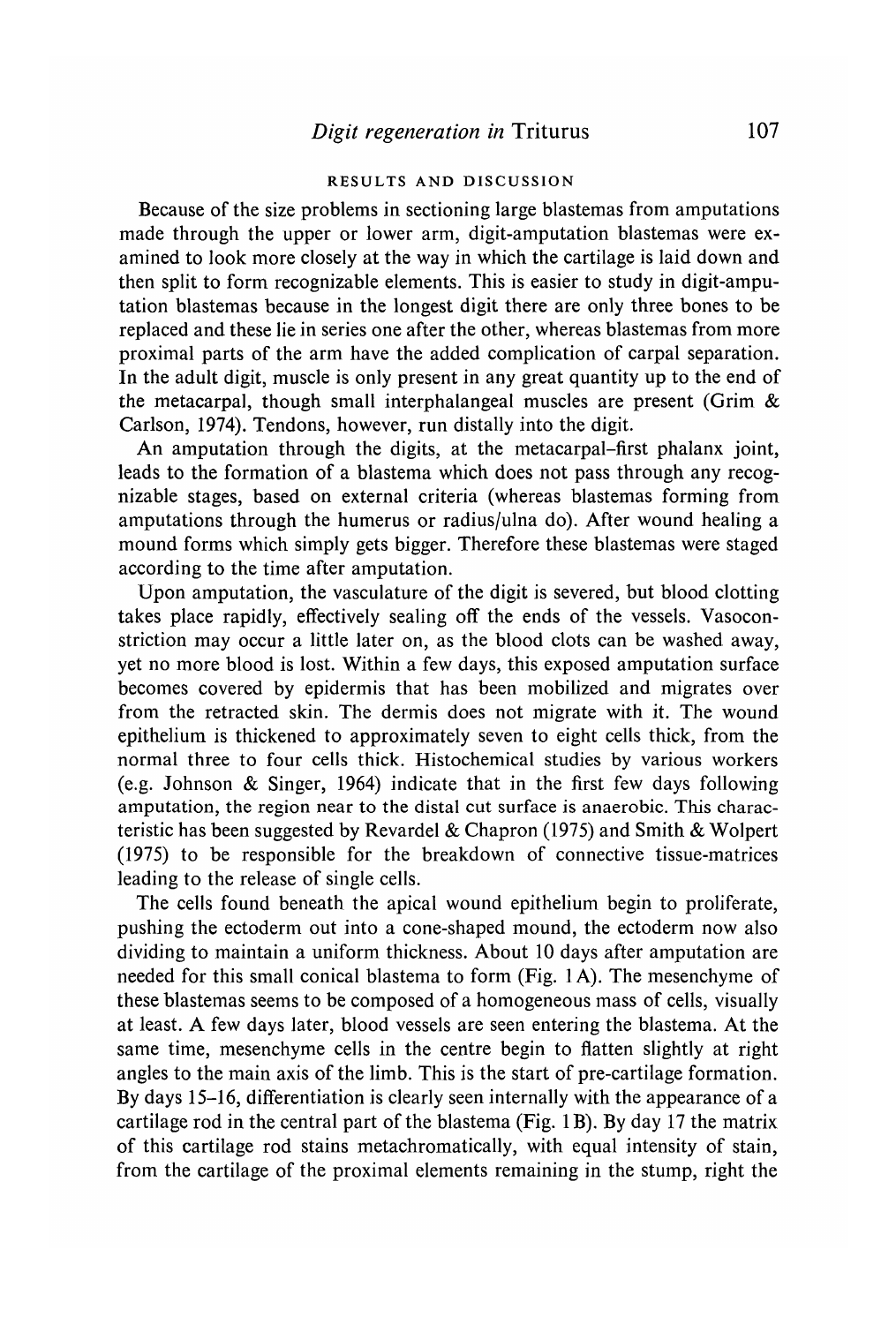

Fig. 1. The histology of digit amputation regenerates. (A) 10-day regenerate  $-$  there is a small distal mound of homogeneous cells. (B) 15-day regenerate - the central cells are beginning to stack into pre-cartilage rods.  $(C)$  35-day regenerate – all three phalanges have regenerated (arrows indicate joint regions). (D) Part of the cartilage rod of a 20-day regenerate, showing the alternating regions of hypertrophy. The central region is the future joint. (E) Elongated cells in the lateral parts of a 20-day regenerate.

way along the element to its distal limit. Changes in the staining properties of the cartilage matrix, along the length of the rod, are apparent by about 20 days. The rod now shows the appearance of alternating darkly stained regions with others of much lighter stain (Fig. 1C). The lighter-staining regions have very compact cells which fill the entire space of their own individual lacunae, whereas the darker-staining regions have chondrocytes spaced much further apart and the cells only occupy about half of the available space in their individual lacunae. They appear to be undergoing hypertrophy, this being the forerunner to bone deposition in endochondral ossification. These events are all prior to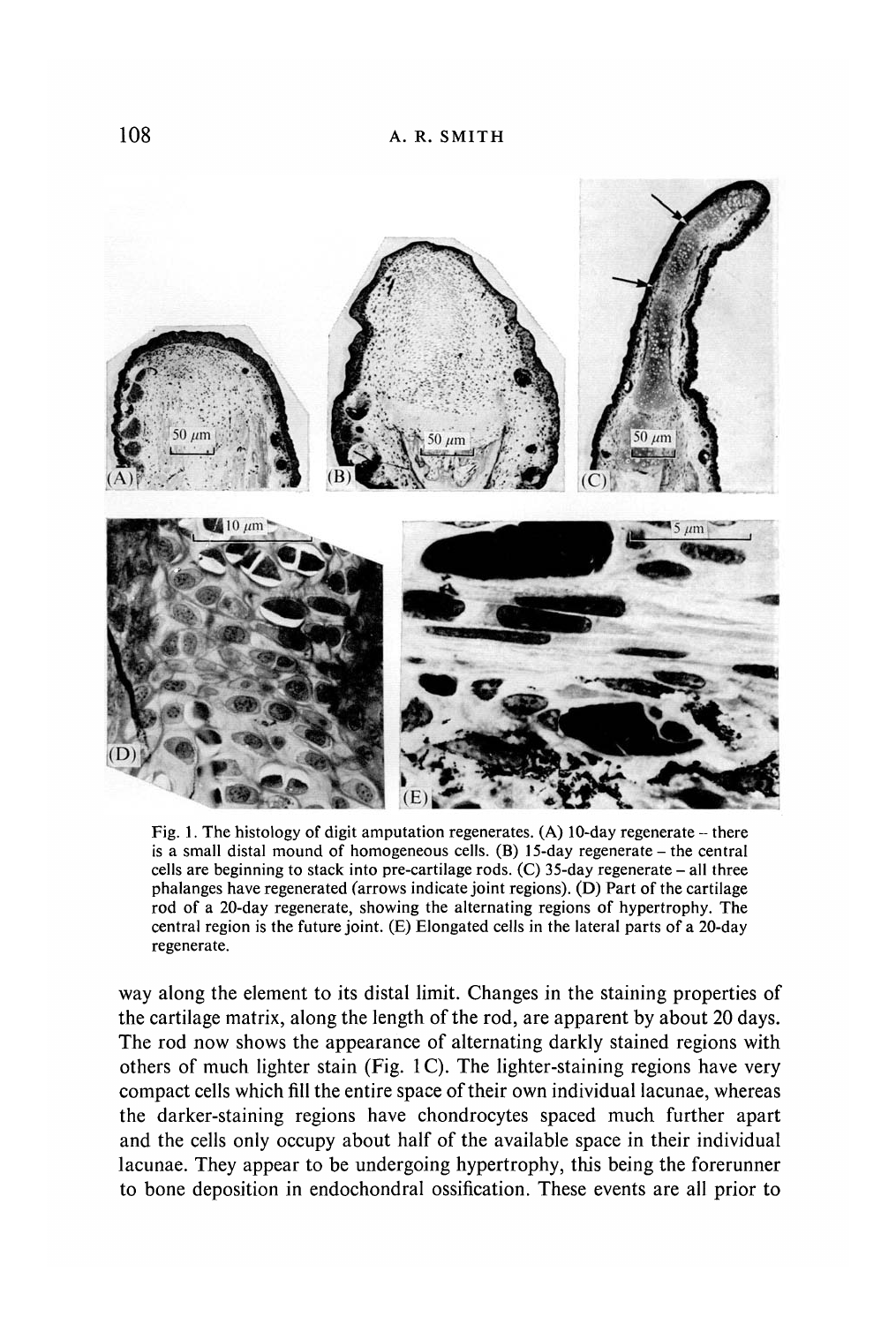

Fig. 2. The growth curves of digit amputation regenerates. (A) The change in length  $(L)$ . (B) The rate of elongation  $(dL/dt)$ . (C) The intrinsic growth rate  $\left(\frac{dL}{dt}\right)\llcorner L$ ).

joint appearance. Between days 20 and 27, proper joints are seen in the more darkly staining regions, i.e. the separation of cartilage cells and matrix into two distinct elements (Fig. ID).

Tendon regeneration also occurs after amputation. Beginning at about 17 days after amputation, flattened cells, elongated along the axis of the limb, are observed (Fig. IE). Electron microscopy shows these cells to be fibroblasts secreting collagen. The appearance of these fibroblasts is well established by day 25 post-amputation. By day 35, bone is starting to be laid down.

It therefore appears that the cartilage is laid down as a solid block and then broken up into the separate phalanges. This is similar to the description of carpal formation by Stocum & Dearlove (1972). They examined *Ambystoma*

 $8 \text{ EMB } 44$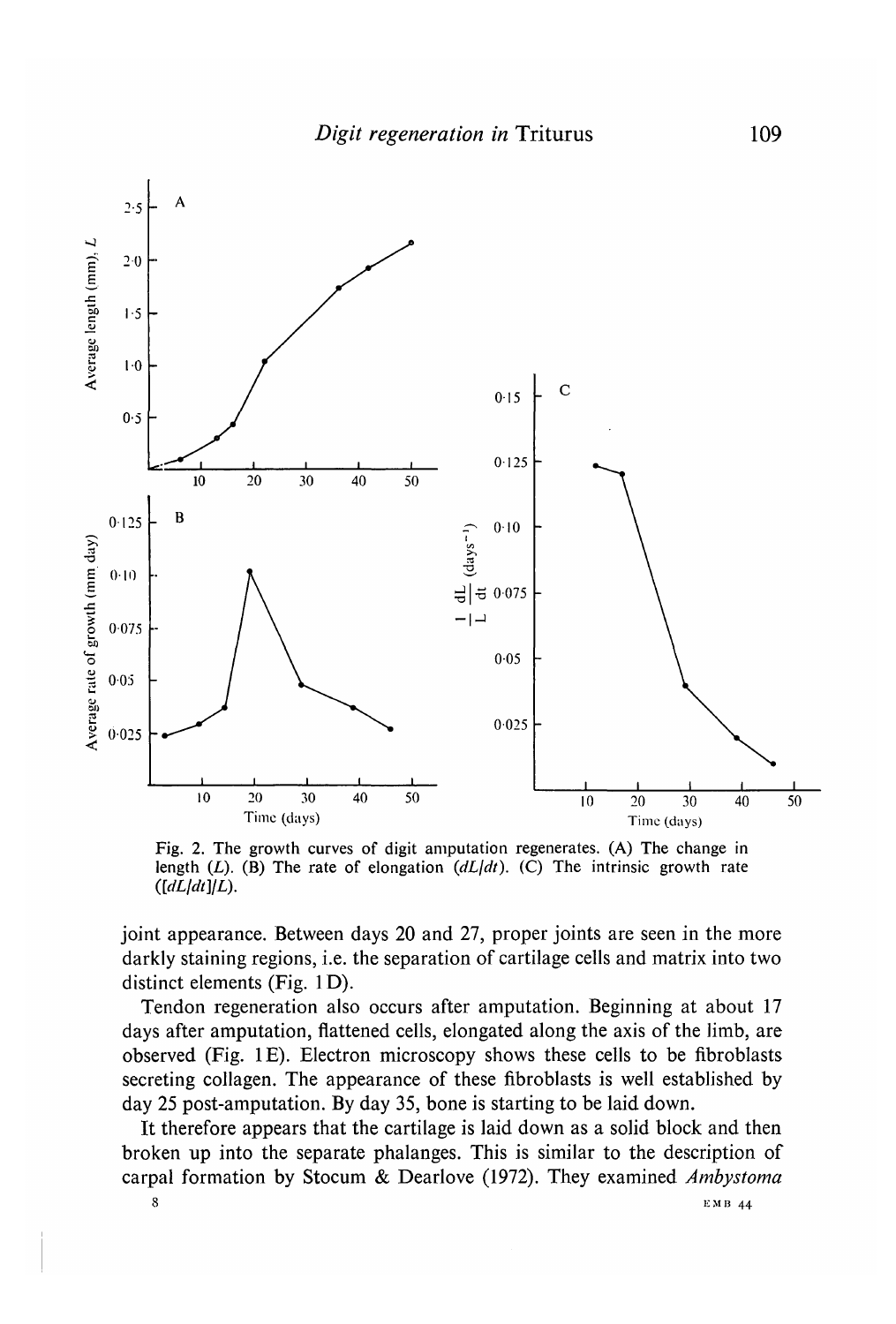

Fig. 3. Results of pulse-label autoradiography of digit amputation regenerates. (A) Regenerates at 10 ( $\bullet$ ), 15 ( $\blacksquare$ ), 20 ( $\blacktriangle$ ) and 35 ( $\triangledown$ ) days were divided into four equal segments parallel to the plane of amputation. The pulse-labelling index for each segment was calculated and plotted as distance from stump for the various blastemas. The overall length of the 10-, 15-, 20- and 35-day regenerates is indicated. For all regenerates, the distal half pulse-labelling index is higher than the proximal half. (B) Pulse-labelling index of the whole blastema ectoderm  $(\cap)$  and mesoderm  $\odot$  plotted against time. In both cases there is a rapid drop between days 15 and 20.

blastemas *in vitro,* and also found that cartilage was first laid down as a block and later split and modelled into sub-units.

An X-ray study of the rate of regeneration was also undertaken using ten individuals. The results are shown in Fig. 2, and are remarkably similar to those obtained for more proximal large blastemas (Smith *et ah* 1974). That is, a typical sigmoid growth curve is seen (Fig. 2 A) which can be divided into three phases: (i) a period of slow growth during which the blastema is formed-up to about day 12, (ii) a period of exponential growth when differentiation takes place - up to about day 30, and (iii) a final period of slower growth, as the newly regenerated elements reach their fully regenerated length. It can be seen that the period of maximum rate of growth occurs between days 16 and 22 (Fig. 2B). Histologically, this is when the cartilage rod is splitting up into its elements.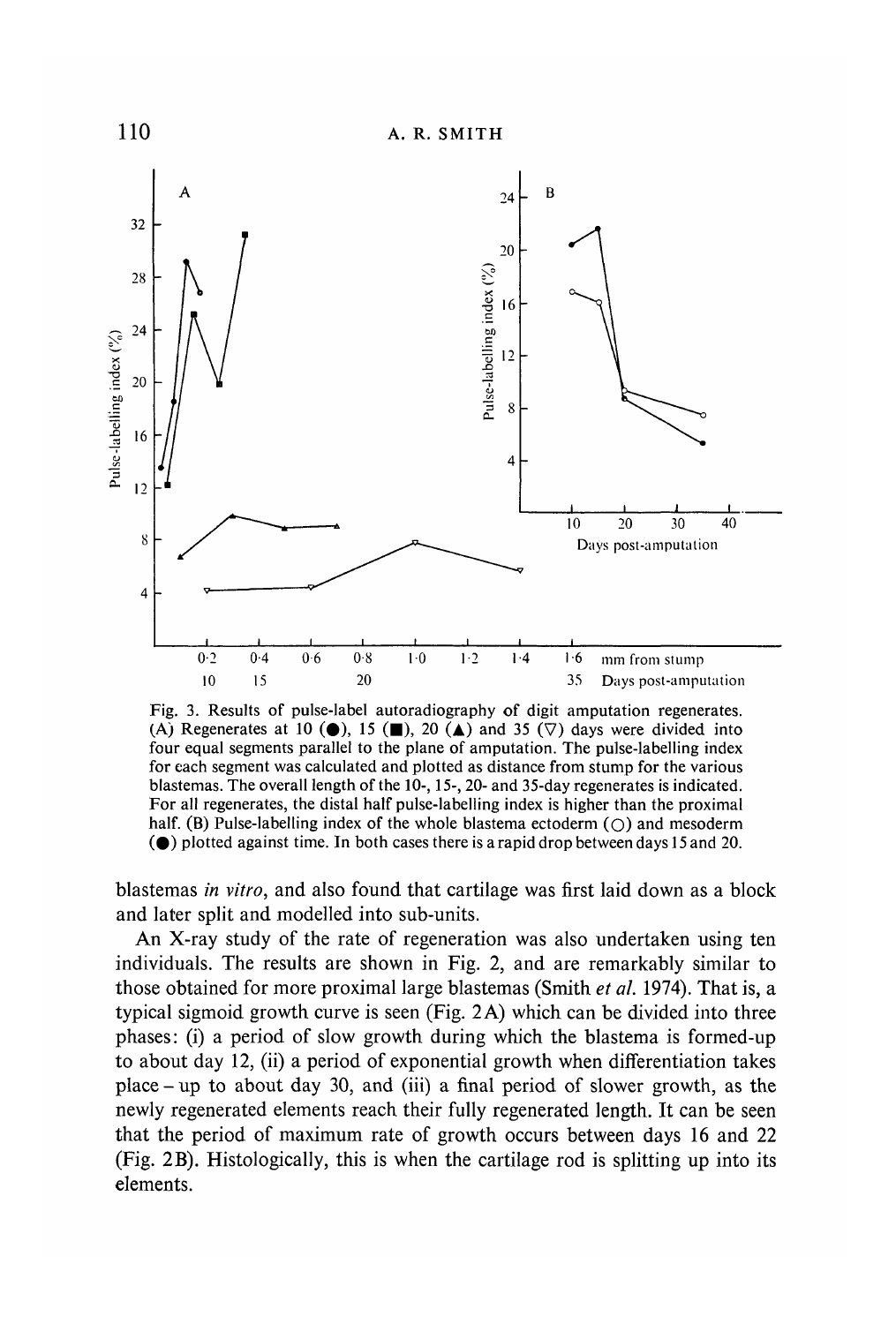The intrinsic growth rate  $([dL/dt]/L)$  (Fig. 2C), – that is, the change in rate of growth per unit length - gives some information about the behaviour of the 'unit cell' in the regeneration blastema. It is interesting to note that the curve obtained for digit regenerates appears to be identical to those obtained for humerus, radius/ulna and carpal regenerates, as described in Smith *et al.* (1974), even though the blastema here examined is quite different to the more proximal ones in both size and make-up (there is no muscle present). This indicates that the cells in the blastemas from all four levels of amputation are behaving in a similar fashion. As shown in that paper, the maximum intrinsic growth rate continues for slightly longer in the more proximal regenerates, producing bigger primordia, the more proximal the level of amputation. This period, however, is only a small part of the regeneration time, the main part being the growth of these rudiments. This means that the total regeneration time for any level of amputation is very similar. Indeed, as long ago as 1768, Spallanzani reported that the regeneration of a salamander toe took as long as a whole leg.

The results of the pulse-label autoradiography experiments are shown in Fig. 3. At least two animals at days 10,15,20 and 35 post-amputation were used. For counting purposes, blastemas were divided into four equal parallel strips running horizontally across the blastema. The highest labelling index occurs at 10-15 days, when the blastema is still forming (Fig. 3 A). This is just prior to the period of maximum growth, which seems more than likely to be due to cartilage matrix secretion than cell division. The labelling index of the whole blastema in both the ectoderm and mesoderm can be seen to fall with time (Fig. 3B).

All blastemas had a higher labelling index in the distal half than the proximal half, but the gradient was not as smooth as that seen in the radius/ulna regenerates described in Smith & Crawley (1977). The results obtained in the present paper are not directly comparable to those of the previous paper as different animals (size and age) were used at a different time of year. All of these variables have been shown to affect growth (see Schmidt, 1968).

Summarizing the results it can be seen that the highest pulse-labelling index occurs between days 10 and 15 and the highest growth rate occurs between days 16 and 22. From histology, it was shown that cartilage forms at about 15 days but does not break up into phalanges until about 20-27 days. Thus it would appear that the blastema forms a mass of cells by 10-15 days which begin to differentiate as cartilage, tendon, etc., almost immediately. The chondrocytes begin to secrete matrix leading to the period of maximum growth by about 20 days. It is only after this that secondary signs of differentiation appear, i.e. the cartilage rod splits into two. The same might be true for muscle re-differentiation in more proximal regeneration blastemas.

According to the progress-zone model of regeneration (Smith *et al.* 1974) cells of the early blastema are assigned positional values which determine their future differentiation. From the results reported it would appear that the